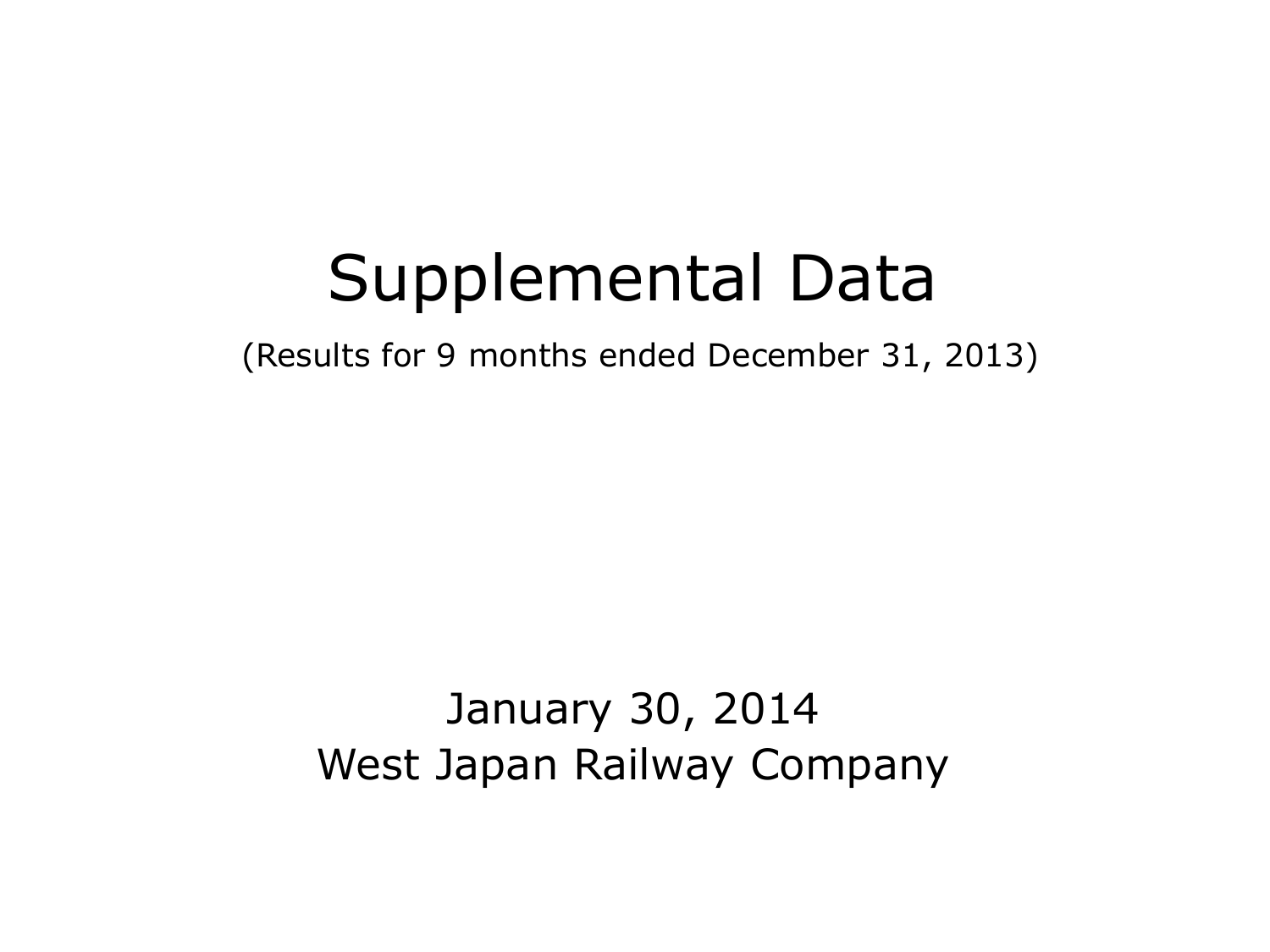

1

|                                |                   |                   |                         |               |              |              |                   |                         |               | ¥ Billions                             |
|--------------------------------|-------------------|-------------------|-------------------------|---------------|--------------|--------------|-------------------|-------------------------|---------------|----------------------------------------|
|                                | 9 months<br>ended | 9 months<br>ended | YoY                     |               | Result       |              | Forecast FY2014/3 |                         | YoY           | Difference<br>between the<br>forecasts |
|                                | Dec 31, 2012      | Dec 31, 2013      | Increase/<br>(Decrease) | $\frac{0}{0}$ | FY2013/3     | As of Oct 29 | As of Jan 30      | Increase/<br>(Decrease) | $\frac{0}{0}$ | Increase/<br>(Decrease)                |
|                                | $\mathsf{A}$      | B                 | $B-A$                   | $B/A-1$       | $\mathsf{C}$ | D            | E.                | $E-C$                   | $E/C-1$       | $E-D$                                  |
| [Consolidated]                 |                   |                   |                         |               |              |              |                   |                         |               |                                        |
| <b>Operating Revenues</b>      | 971.0             | 985.9             | 14.9                    | 1.5           | 1,298.9      | 1,310.5      | 1,316.0           | 17.0                    | 1.3           | 5.5                                    |
| Operating Income               | 115.7             | 120.8             | 5.1                     | 4.4           | 129.4        | 125.0        | 130.0             | 0.5                     | 0.4           | 5.0                                    |
| <b>Recurring Profit</b>        | 94.9              | 101.8             | 6.9                     | 7.3           | 104.6        | 101.5        | 107.0             | 2.3                     | 2.2           | 5.5                                    |
| Net Income                     | 58.3              | 60.7              | 2.4                     | 4.2           | 60.1         | 57.5         | 60.5              | 0.3                     | 0.5           | 3.0                                    |
| [Non-Consolidated]             |                   |                   |                         |               |              |              |                   |                         |               |                                        |
| <b>Operating Revenues</b>      | 658.4             | 658.1             | (0.3)                   | (0.1)         | 868.5        | 866.5        | 869.5             | 0.9                     | 0.1           | 3.0                                    |
| <b>Transportation Revenues</b> | 583.0             | 589.7             | 6.7                     | 1.2           | 769.1        | 775.0        | 778.0             | 8.8                     | 1.2           | 3.0                                    |
| <b>Operating Expenses</b>      | 560.9             | 560.3             | (0.5)                   | (0.1)         | 766.1        | 772.5        | 770.5             | 4.3                     | 0.6           | (2.0)                                  |
| Personnel costs                | 174.7             | 175.6             | 0.8                     | 0.5           | 233.3        | 235.0        | 235.0             | 1.6                     | 0.7           |                                        |
| Non personnel costs            | 242.7             | 245.7             | 2.9                     | 1.2           | 342.7        | 351.5        | 349.5             | 6.7                     | 2.0           | (2.0)                                  |
| Energy costs                   | 27.9              | 32.2              | 4.2                     | 15.2          | 37.1         | 44.0         | 43.0              | 5.8                     | 15.8          | (1.0)                                  |
| Maintenance costs              | 91.4              | 92.7              | 1.2                     | 1.4           | 136.5        | 140.5        | 139.5             | 2.9                     | 2.2           | (1.0)                                  |
| Miscellaneous costs            | 123.3             | 120.8             | (2.5)                   | (2.0)         | 169.1        | 167.0        | 167.0             | (2.1)                   | (1.2)         |                                        |
| Depreciation                   | 99.6              | 95.3              | (4.3)                   | (4.4)         | 134.7        | 131.0        | 131.0             | (3.7)                   | (2.8)         |                                        |
| Operating Income               | 97.5              | 97.7              | 0.2                     | 0.2           | 102.3        | 94.0         | 99.0              | (3.3)                   | (3.3)         | 5.0                                    |
| Recurring Profit               | 76.3              | 78.8              | 2.4                     | 3.2           | 77.5         | 71.0         | 76.0              | (1.5)                   | (2.0)         | 5.0                                    |
| Net Income                     | 42.9              | 48.1              | 5.2                     | 12.2          | 41.9         | 43.5         | 46.0              | 4.0                     | 9.7           | 2.5                                    |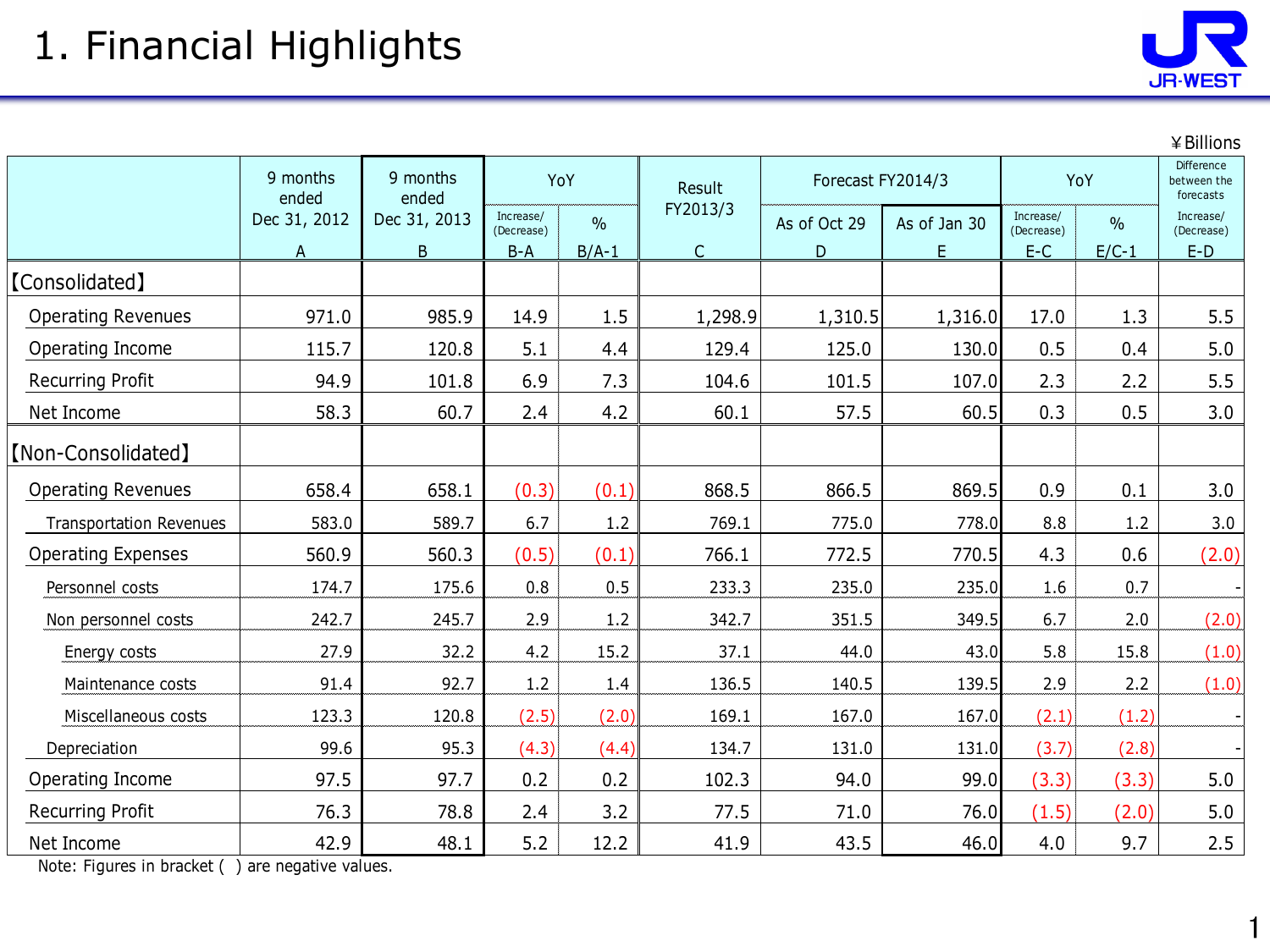# 2. Non-Consolidated Financial Results



|                                       |                   |                   |                         | ¥ Billions    |
|---------------------------------------|-------------------|-------------------|-------------------------|---------------|
|                                       | 9 months<br>ended | 9 months<br>ended | YoY                     |               |
|                                       | Dec 31, 2012      | Dec 31, 2013      | Increase/<br>(Decrease) | $\frac{0}{0}$ |
|                                       |                   | B                 | B-A                     | $B/A-1$       |
| <b>Operating Revenues</b>             | 658.4             | 658.1             | (0.3)                   | (0.1)         |
| Transportation revenues               | 583.0             | 589.7             | 6.7                     | 1.2           |
| Other                                 | 75.3              | 68.3              | (7.0)                   | (9.4)         |
|                                       |                   |                   |                         |               |
| <b>Operating Expenses</b>             | 560.9             | 560.3             | (0.5)                   | (0.1)         |
| Personnel costs                       | 174.7             | 175.6             | 0.8                     | 0.5           |
| Non personnel costs                   | 242.7             | 245.7             | 2.9                     | 1.2           |
| Energy costs                          | 27.9              | 32.2              | 4.2                     | 15.2          |
| Maintenance costs                     | 91.4              | 92.7              | 1.2                     | 1.4           |
| Miscellaneous costs                   | 123.3             | 120.8             | (2.5)                   | (2.0)         |
| Rental payments, etc.                 | 17.7              | 17.7              | 0.0                     | 0.0           |
| Taxes                                 | 25.9              | 25.8              | (0.1)                   | (0.4)         |
| Depreciation                          | 99.6              | 95.3              | (4.3)                   | (4.4)         |
| Operating Income                      | 97.5              | 97.7              | 0.2                     | 0.2           |
| Non-operating revenues                |                   |                   |                         |               |
| and expenses                          | (21.1)            | (18.8)            | 2.2                     | (10.6)        |
| Non-operating revenues                | 2.2               | 2.3               | 0.1                     |               |
| Non-operating expenses                | 23.3              | 21.2              | (2.0)                   |               |
| <b>Recurring Profit</b>               | 76.3              | 78.8              | 2.4                     | 3.2           |
| Extraordinary profit<br>and loss, net | 2.3               | (0.7)             | (3.0)                   |               |
| Extraordinary profit                  | 27.8              | 5.3               | (22.4)                  |               |
| Extraordinary loss                    | 25.4              | 6.0               | (19.4)                  |               |
| Net Income                            | 42.9              | 48.1              | 5.2                     | 12.2          |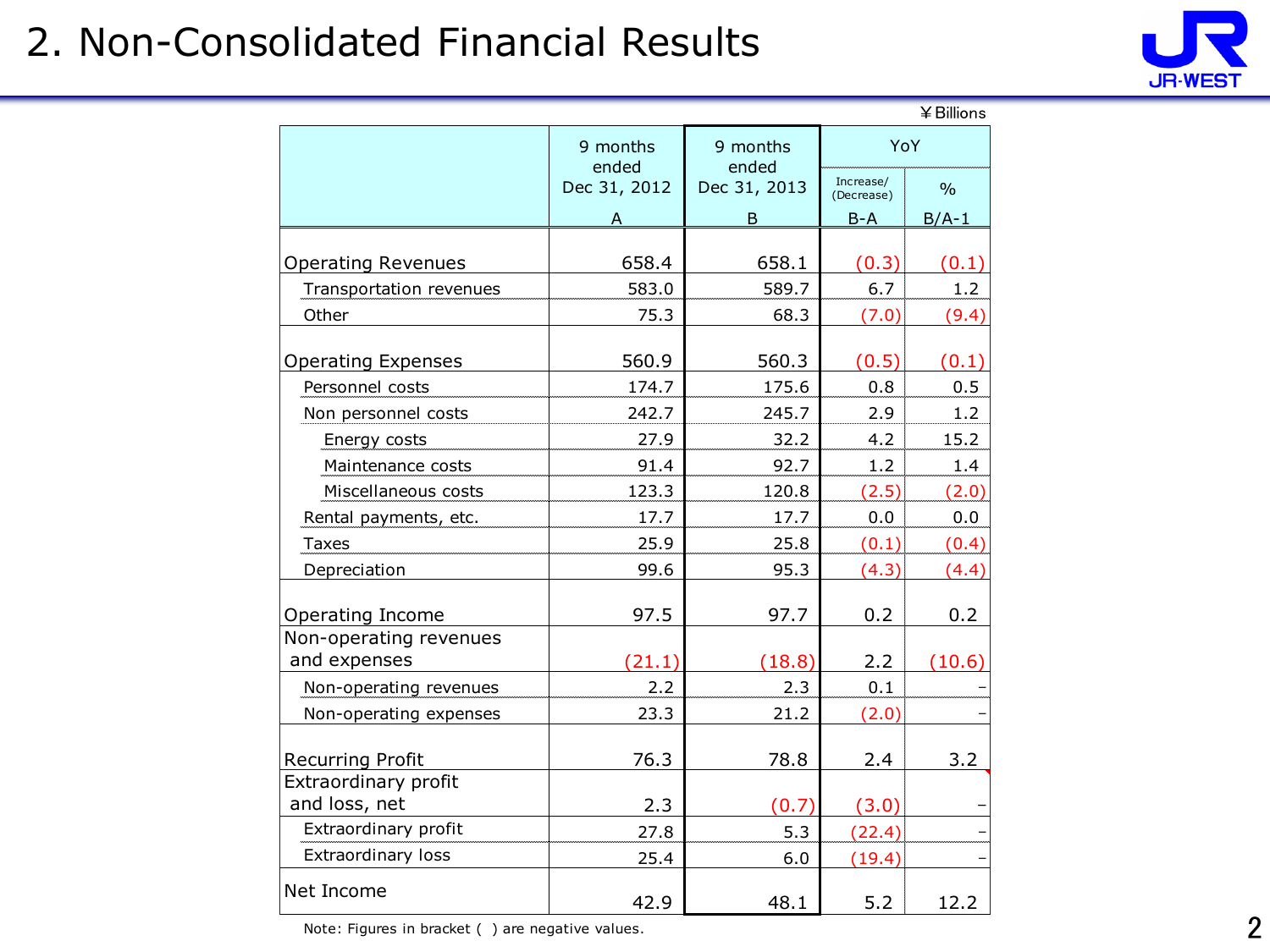# 3. Transportation Revenues and Passenger-Kilometers



| Transportation Revenues *<br>¥ Billions      |                                                                                                 |          |             |          |                                                         | Passenger-Kilometers |                                      |          | Millions of passenger-kilometers |          |          |                |
|----------------------------------------------|-------------------------------------------------------------------------------------------------|----------|-------------|----------|---------------------------------------------------------|----------------------|--------------------------------------|----------|----------------------------------|----------|----------|----------------|
|                                              | Results for 9 months ended Dec 31<br>3 months (3Q)<br>$(4/1 \sim 12/31)$<br>$(10/1 \sim 12/31)$ |          |             |          | Results for 9 months ended Dec 31<br>$(4/1 \sim 12/31)$ |                      | 3 months (3Q)<br>$(10/1 \sim 12/31)$ |          |                                  |          |          |                |
|                                              | FY2013/3                                                                                        | FY2014/3 | YoY         | FY2013/3 | FY2014/3                                                | YoY                  | FY2013/3                             | FY2014/3 | YoY                              | FY2013/3 | FY2014/3 | YoY            |
| Total                                        | 583.0                                                                                           | 589.7    | 6.7<br>1.2% | 198.0    | 201.1                                                   | 3.0<br>1.6%          | 41,783                               | 42,160   | 376<br>0.9%                      | 14,042   | 14,219   | 176<br>1.3%    |
| Shinkansen                                   | 272.4                                                                                           | 276.9    | 4.5<br>1.7% | 93.6     | 95.7                                                    | 2.1<br>2.3%          | 13,151                               | 13,411   | 260<br>2.0%                      | 4,555    | 4,689    | 133<br>2.9%    |
| Commuter<br>Passes                           | 6.8                                                                                             | 6.9      | 0.0<br>1.2% | 2.2      | 2.3                                                     | 0.0<br>0.7%          | 558                                  | 561      | 3<br>0.6%                        | 181      | 180      | (0)<br>(0.4%)  |
| Non-Commuter<br>Passes                       | 265.5                                                                                           | 269.9    | 4.4<br>1.7% | 91.3     | 93.4                                                    | 2.1<br>2.4%          | 12,592                               | 12,849   | 256<br>2.0%                      | 4,373    | 4,508    | 134<br>3.1%    |
| <b>Conventional Lines</b>                    | 310.6                                                                                           | 312.8    | 2.2<br>0.7% | 104.4    | 105.3                                                   | 0.9<br>0.9%          | 28,632                               | 28,749   | 116<br>0.4%                      | 9.487    | 9,529    | 42<br>0.4%     |
| Commuter<br>Passes                           | 106.7                                                                                           | 107.2    | 0.4<br>0.4% | 35.3     | 35.5                                                    | 0.1<br>0.5%          | 17,451                               | 17,431   | (20)<br>(0.1%                    | 5,687    | 5,670    | (16)<br>(0.3%) |
| Non-Commuter<br>Passes                       | 203.9                                                                                           | 205.6    | 1.7<br>0.9% | 69.1     | 69.8                                                    | 0.7<br>1.1%          | 11,181                               | 11,317   | 136<br>1.2%                      | 3,799    | 3,858    | 59<br>1.6%     |
| Kansai Urban Area<br>(Kyoto-Osaka-Kobe Area) | 217.9                                                                                           | 219.8    | 1.9<br>0.9% | 73.1     | 73.7                                                    | 0.6<br>0.9%          | 21,682                               | 21,779   | 97<br>0.4%                       | 7,182    | 7,213    | 30<br>0.4%     |
| Commuter<br>Passes                           | 86.1                                                                                            | 86.5     | 0.4<br>0.5% | 28.5     | 28.7                                                    | 0.1<br>0.6%          | 14,090                               | 14,080   | (10)<br>(0.1%                    | 4,604    | 4,593    | (11)<br>(0.3%) |
| Non-Commuter<br>Passes                       | 131.7                                                                                           | 133.2    | 1.4<br>1.1% | 44.5     | 45.0                                                    | 0.5<br>1.2%          | 7,591                                | 7,698    | 107<br>1.4%                      | 2,578    | 2,620    | 42<br>1.6%     |
| Other Lines                                  | 92.7                                                                                            | 93.0     | 0.2<br>0.3% | 31.3     | 31.5                                                    | 0.2<br>0.7%          | 6,950                                | 6,969    | 19<br>0.3%                       | 2,304    | 2,316    | 11<br>0.5%     |
| Commuter<br>Passes                           | 20.6                                                                                            | 20.6     | 0.0<br>0.2% | 6.8      | 6.8                                                     | 0.0<br>0.3%          | 3,361                                | 3,350    | (10)<br>(0.3%                    | 1,083    | 1,077    | (5)<br>(0.5%)  |
| Non-Commuter<br>Passes                       | 72.1                                                                                            | 72.3     | 0.2<br>0.4% | 24.5     | 24.7                                                    | 0.2<br>0.8%          | 3,589                                | 3,619    | 2.9<br>0.8%                      | 1,221    | 1,238    | 16<br>1.4%     |

Note: Figures in bracket ( ) are negative values.

\* The breakdown of transportation revenues is based on certain assumptions.

To better reflect actual circumstances, we have revised the allocation method for revenue from non-commuter passes on conventional lines (Kansai Urban Area and Other Lines).

All figures in the above chart, including results from the previous fiscal year, have been calculated using the new allocation method.

For previous quarterly figures calculated using the new allocation method, see the reference material at the end of this report.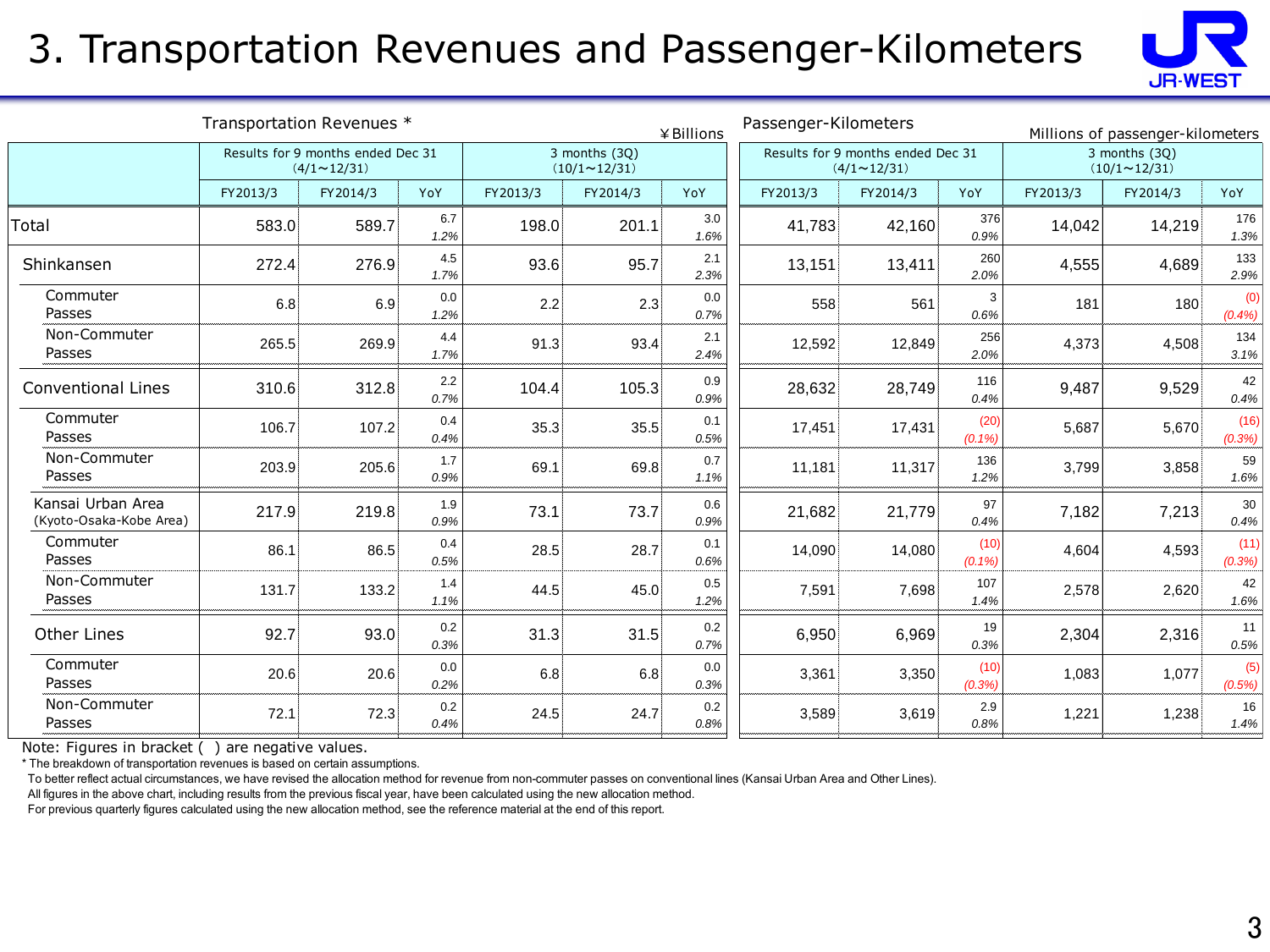# 4. Consolidated Financial Results



| $\angle$ Billions |  |
|-------------------|--|
|-------------------|--|

|                                        | 9 months<br>ended | 9 months<br>ended | YoY                              |                          |
|----------------------------------------|-------------------|-------------------|----------------------------------|--------------------------|
|                                        | Dec 31, 2012<br>А | Dec 31, 2013<br>B | Increase/<br>(Decrease)<br>$B-A$ | $\frac{0}{0}$<br>$B/A-1$ |
| <b>Operating Revenues</b>              | 971.0             | 985.9             | 14.9                             | 1.5                      |
| <b>Operating Expenses</b>              | 855.2             | 865.0             | 9.8                              | 1.1                      |
| Operating Income                       | 115.7             | 120.8             | 5.1                              | 4.4                      |
| Non-operating revenues and<br>expenses | (20.7)            | (18.9)            | 1.8                              | (8.7)                    |
| Non-operating revenues                 | 2.8               | 2.9               | 0.0                              |                          |
| Non-operating expenses                 | 23.6              | 21.9              | (1.7)                            |                          |
| Recurring Profit                       | 94.9              | 101.8             | 6.9                              | 7.3                      |
| Extraordinary profit and loss,<br>net  | (1.1)             | (2.0)             | (0.8)                            |                          |
| Extraordinary profit                   | 28.8              | 5.8               | (23.0)                           |                          |
| Extraordinary loss                     | 30.0              | 7.8               | (22.1)                           |                          |
| Net Income                             | 58.3              | 60.7              | 2.4                              | 4.2                      |
| Comprehensive Income                   | 50.6              | 62.6              | 11.9                             | 23.7                     |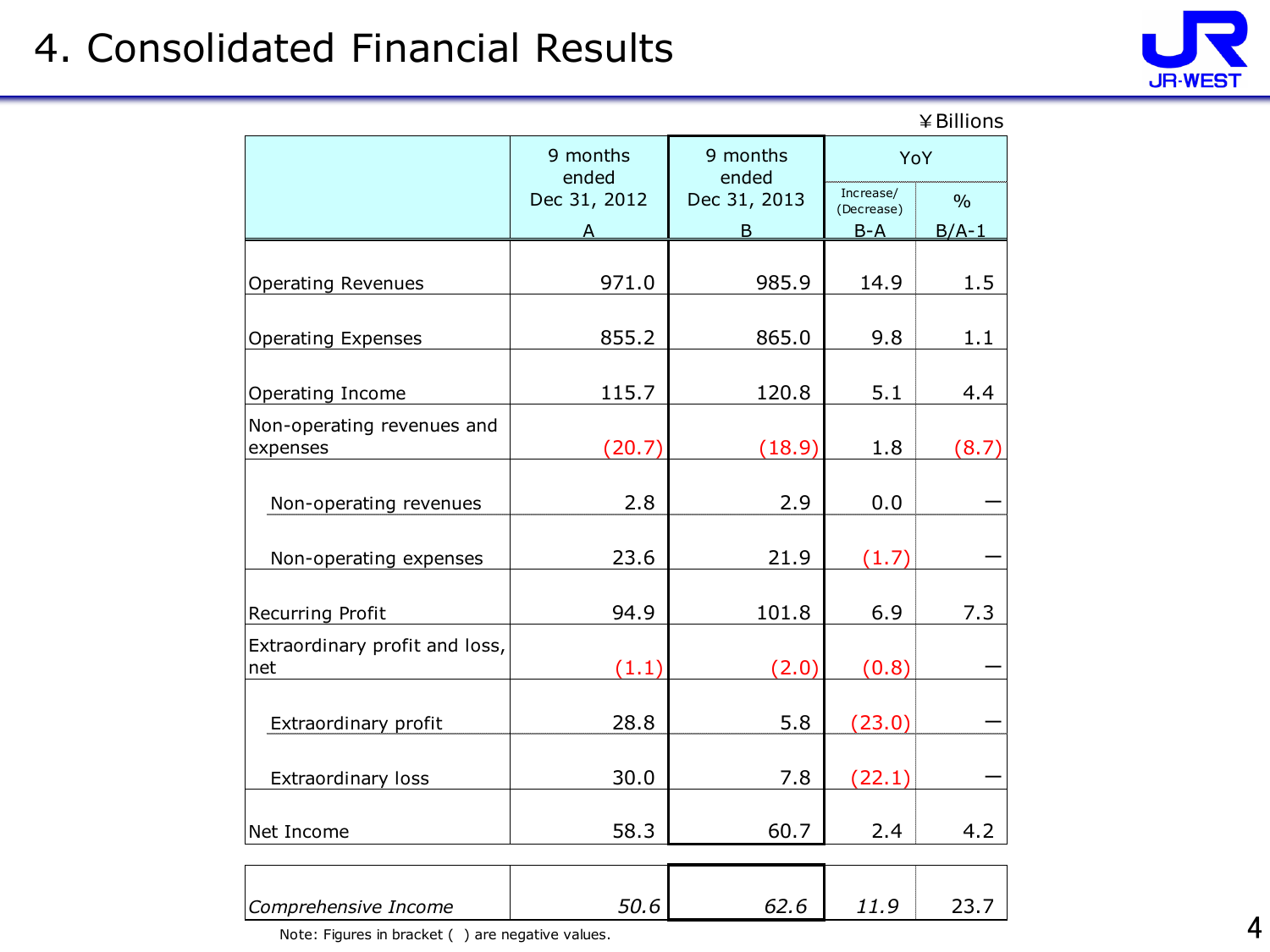### 5. Consolidated Financial Results (Segment Information)



 $¥$  Billions Increase/ ncrease/ 0/<sub>0</sub> A B-A B-A B/A-1 Operating Revenues<sup>\*1</sup> 1.5 and 1.5 and 1.5 approximation of the set of  $985.9$  and  $14.9$  1.5 Transportation  $\begin{array}{|c|c|c|c|c|c|}\hline \text{1} & \text{640.7} & \text{641.3} & \text{0.6} & \text{0.1} \ \hline \end{array}$ Retail 176.4 179.4 2.9 1.7 Sales of goods and food services  $101.5$   $102.6$   $1.0$   $1.1$ Department Stores 69.9 69.0 (0.9) (1.3) Real estate 65.6 | 70.6 | 5.0 | 7.6 Shopping center 41.5 41.3 (0.2) (0.6) 22.9 28.1 5.1 22.6  $[7.2]$ Other businesses 88.1  $\vert$  94.4  $\vert$  6.3 7.2 Hotel 24.9 25.2 0.2 1.1 Nippon Travel Agency  $\begin{array}{|c|c|c|c|c|}\n\hline\n27.6 & 29.6 & 1.9 & \multicolumn{1}{c|}{\bf \textcolor{red}{7.1}}\n\hline\n\end{array}$ Operating Income<sup>\*2</sup>  $\vert$  115.7  $\vert$  120.8 5.1 4.4 Transportation  $\begin{array}{|c|c|c|c|c|c|}\hline \text{1.9}\qquad \qquad & \text{88.1}\qquad \qquad & \text{89.8}\qquad \qquad & \text{1.6}\qquad \qquad & \text{1.9}\qquad \qquad & \text{1.8}\qquad \qquad & \text{1.9}\qquad \qquad & \text{1.1}\qquad \qquad & \text{1.1}\qquad \qquad & \text{1.1}\qquad \qquad & \text{1.1}\qquad \qquad & \text{1.1}\qquad \qquad & \text{1.1}\qquad \qquad & \text{1.1}\qquad \qquad &$ Retail  $(0.4)$   $(3.8$   $4.2$   $-$ Sales of goods and food services and the services and the services of  $3.0$  and  $3.8$  and  $5.8$  and  $5.8$  and  $5.8$  and  $5.8$  and  $5.8$  and  $5.8$  and  $5.8$  and  $5.8$  and  $5.8$  and  $5.8$  and  $5.8$  and  $5.8$  and  $5.8$  and  $5$ Department Stores  $\vert$  (3.7)  $\vert$  (0.2) 3.4  $\vert$   $\vert$   $\vert$ Real estate  $\begin{array}{|c|c|c|c|c|c|}\n\hline\n21.0 & 20.1 & 0.8 & \hline\n\end{array} \hspace{1.2cm} (4.2)$ Shopping center  $\vert$  , the control of  $7.0$  and  $6.6$  and  $\vert$   $6.4$   $\vert$   $(6.1)$ Real estate lease and sale  $\begin{array}{ccc} \hline \end{array}$   $\begin{array}{ccc} 5.5 & 6.6 & 1.0 & 19.1 \end{array}$ Other businesses 5.9 6.0 0.1 2.2 Hotel 1.9 1.9 (0.0) (0.6) Nippon Travel Agency  $|\hspace{1.6cm} (0.1) |\hspace{1.6cm} (0.1) |\hspace{1.6cm} (0.1) |\hspace{1.6cm} (0.0) |\hspace{1.6cm} -|\hspace{1.6cm}$ 9 months ended Dec 31, 2012 9 months ended Dec 31, 2013 YoY Real estate lease and sale $*^3$ 

Note: Figures in bracket ( ) are negative values.

\*<sup>1</sup> Operating revenues are the revenues from third parties ( = customers).

The breakdowns of operating revenues by each segment are the sums of revenues of major subsidiaries.

\*<sup>2</sup> The breakdowns of operating income by each segment are the sums of incomes of major subsidiaries before eliminating internal transactions.

 $*^3$  Figures in bracket  $\blacksquare$  are the sales of condominiums. (Included in Real estate lease and sale)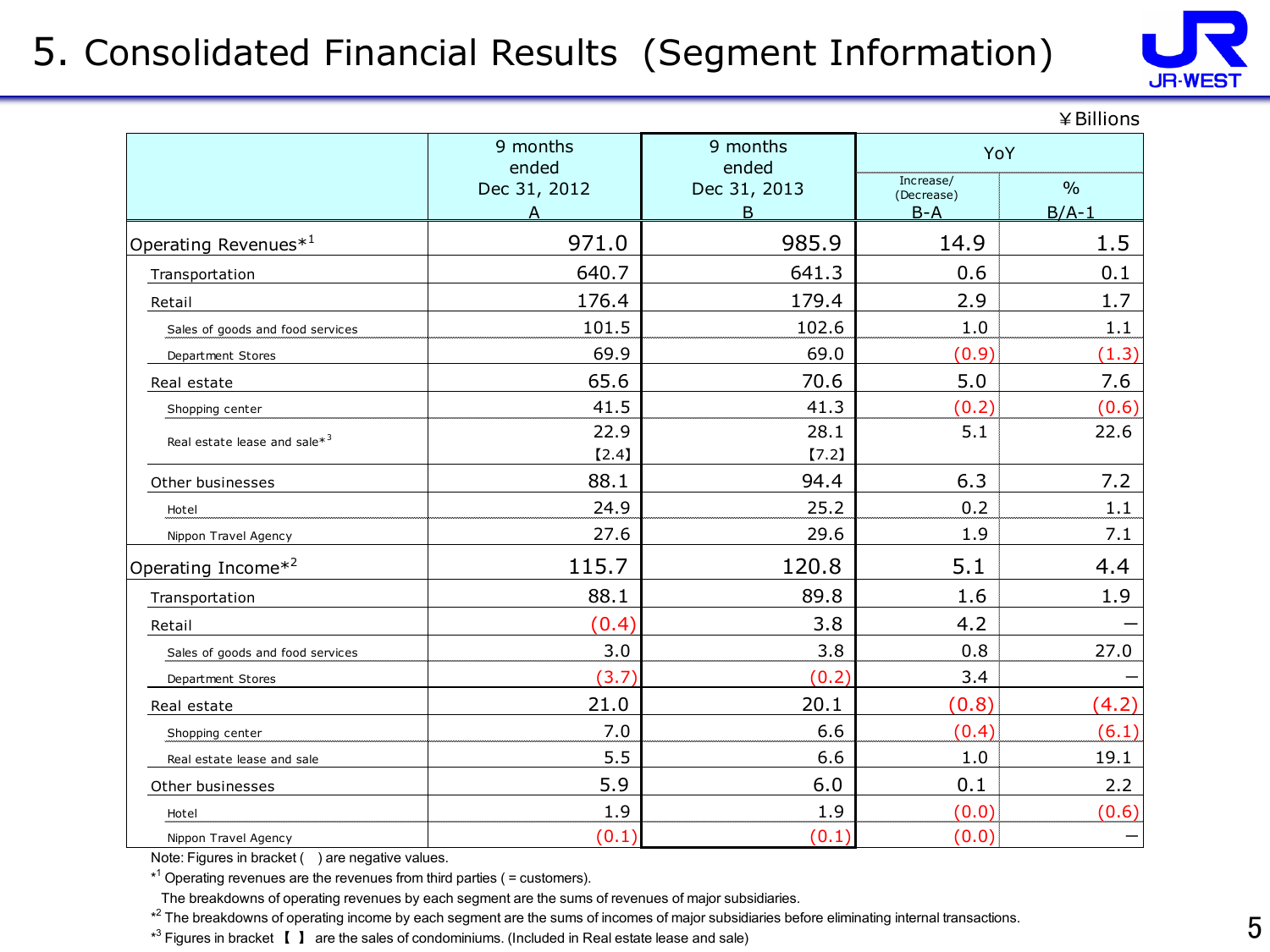# 6. Non-Consolidated Financial Forecasts



|                                        |          |                    |              |                         |                                               | ¥ Billions              |
|----------------------------------------|----------|--------------------|--------------|-------------------------|-----------------------------------------------|-------------------------|
|                                        | Results  | Forecasts FY2014/3 |              | YoY                     | <b>Difference</b><br>between the<br>forecasts |                         |
|                                        | FY2013/3 | As of Oct 29       | As of Jan 30 | Increase/<br>(Decrease) | $\frac{0}{0}$                                 | Increase/<br>(Decrease) |
|                                        | A        | $\overline{B}$     | $\subset$    | $C-A$                   | $C/A-1$                                       | $C - B$                 |
| <b>Operating Revenues</b>              | 868.5    | 866.5              | 869.5        | 0.9                     | 0.1                                           | 3.0                     |
| Transportation revenues                | 769.1    | 775.0              | 778.0        | 8.8                     | 1.2                                           | 3.0                     |
| Other                                  | 99.3     | 91.5               | 91.5         | (7.8)                   | (7.9)                                         |                         |
| <b>Operating Expenses</b>              | 766.1    | 772.5              | 770.5        | 4.3                     | 0.6                                           | (2.0)                   |
| Personnel costs                        | 233.3    | 235.0              | 235.0        | 1.6                     | 0.7                                           |                         |
| Non personnel costs                    | 342.7    | 351.5              | 349.5        | 6.7                     | 2.0                                           | (2.0)                   |
| Energy costs                           | 37.1     | 44.0               | 43.0         | 5.8                     | 15.8                                          | (1.0)                   |
| Maintenance costs                      | 136.5    | 140.5              | 139.5        | 2.9                     | 2.2                                           | (1.0)                   |
| Miscellaneous costs                    | 169.1    | 167.0              | 167.0        | (2.1)                   | (1.2)                                         |                         |
| Rental payments, etc.                  | 23.4     | 23.5               | 23.5         | 0.0                     | 0.0                                           |                         |
| Taxes                                  | 31.7     | 31.5               | 31.5         | (0.2)                   | (0.8)                                         |                         |
| Depreciation                           | 134.7    | 131.0              | 131.0        | (3.7)                   | (2.8)                                         |                         |
| Operating Income                       | 102.3    | 94.0               | 99.0         | (3.3)                   | (3.3)                                         | 5.0                     |
| Non-operating revenues<br>and expenses | (24.7)   | (23.0)             | (23.0)       | 1.7                     | (7.1)                                         |                         |
| Non-operating revenues                 | 6.4      | 6.2                | 6.2          | (0.2)                   |                                               |                         |
| Non-operating expenses                 | 31.1     | 29.2               | 29.2         | (1.9)                   |                                               |                         |
| <b>Recurring Profit</b>                | 77.5     | 71.0               | 76.0         | (1.5)                   | (2.0)                                         | 5.0                     |
| Extraordinary profit<br>and loss, net  | 0.1      |                    | (1.0)        | (1.1)                   |                                               | (1.0)                   |
| Extraordinary profit                   | 39.9     |                    |              |                         |                                               |                         |
| Extraordinary loss                     | 39.7     |                    |              |                         |                                               |                         |
| Net Income                             | 41.9     | 43.5               | 46.0         | 4.0                     | 9.7                                           | 2.5                     |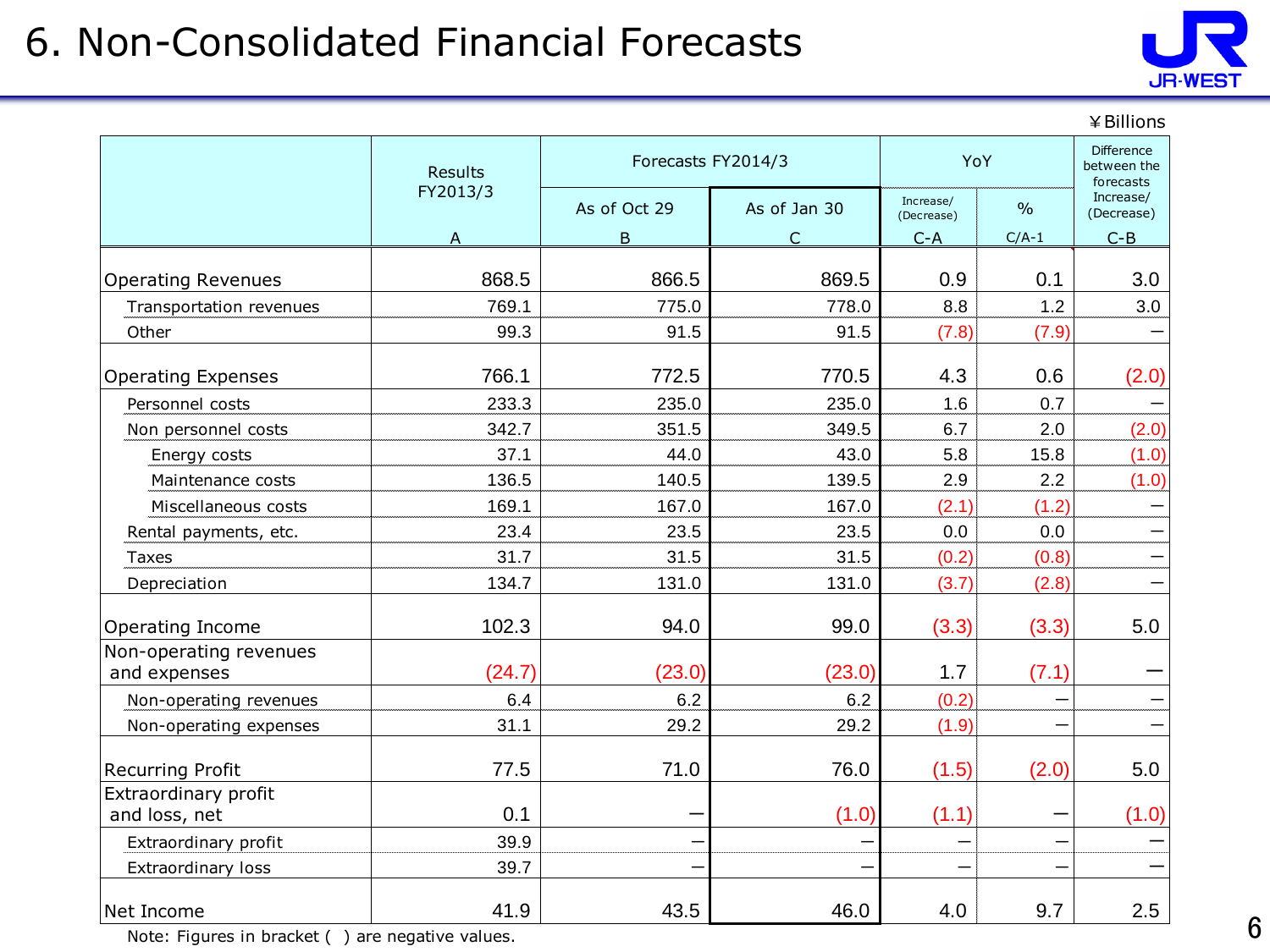# 7. Transportation Revenue Forecasts



|                                               |                                |                          |                    |              |              |                                               |               | ¥ Billions              |
|-----------------------------------------------|--------------------------------|--------------------------|--------------------|--------------|--------------|-----------------------------------------------|---------------|-------------------------|
|                                               |                                | <b>Results</b>           | Forecasts FY2014/3 |              | YoY          | <b>Difference</b><br>between the<br>forecasts |               |                         |
|                                               |                                |                          | FY2013/3           | As of Oct 29 | As of Jan 30 | Increase/<br>(Decrease)                       | $\frac{0}{0}$ | Increase/<br>(Decrease) |
|                                               |                                |                          | $\mathsf{A}$       | $\mathsf B$  | $\subset$    | $C - A$                                       | $C/A-1$       | $C - B$                 |
|                                               | Shinkansen                     |                          | 357.0              | 362.7        | 363.0        | 5.9                                           | 1.7           | 0.2                     |
| Kansai Urban Area*<br>(Kyoto-Osaka-Kobe Area) | New allocation<br>method       | 288.9                    | 288.9              | 291.5        | 2.5          | 0.9                                           | 2.6           |                         |
|                                               |                                | [Previous method]        | $[291.4]$          | $[292.3]$    |              |                                               |               |                         |
|                                               | Other lines *                  | New allocation<br>method | 123.0              | 123.3        | 123.4        | 0.3                                           | 0.3           | 0.1                     |
|                                               |                                | [Previous method]        | $[120.6]$          | [119.8]      |              |                                               |               |                         |
|                                               | <b>Conventional lines</b>      |                          | 412.0              | 412.2        | 414.9        | 2.8                                           | 0.7           | 2.7                     |
|                                               | <b>Transportation revenues</b> |                          | 769.1              | 775.0        | 778.0        | 8.8                                           | 1.2           | 3.0                     |

Note: Revenues from luggage transportation are omitted due to the small amount.

Figures in bracket ( ) are negative values.

\*In transportation revenues for conventional lines, the allocation method for Kansai Urban Area and Other Lines has been revised.

Figures in parenthesis are based on the previous allocation method.

For forcasts FY2014/3 as of Oct 29, figures according to the new allocation method for Kansai Urban Area and Other Lines of are

reference figures calculated based on certain assumptions.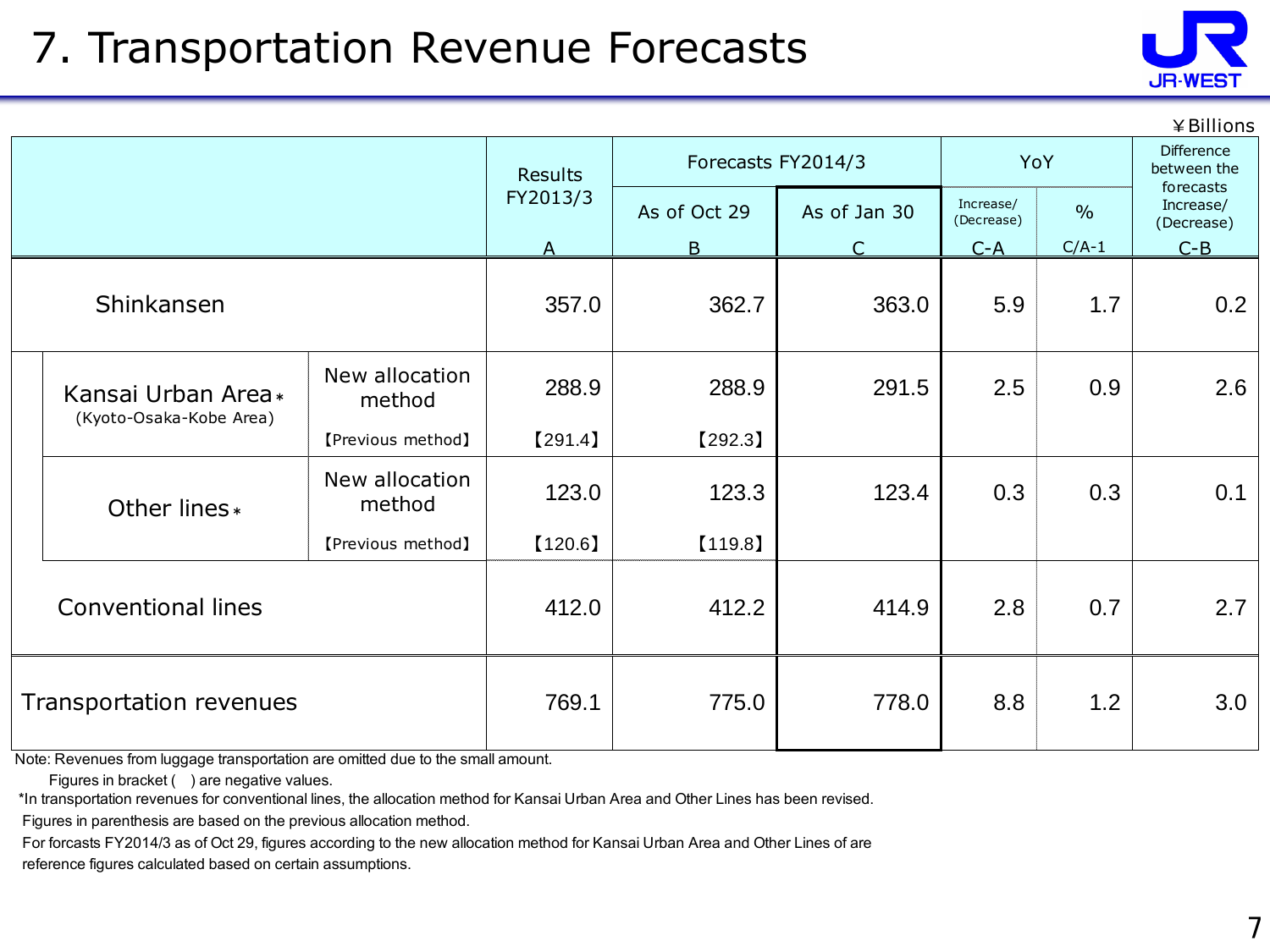

| ¥ Billions |  |
|------------|--|
|------------|--|

|                                        | <b>Results</b>           | Forecasts FY2014/3 | YoY                       |                                  | Difference<br>between the<br>forecasts |                                  |
|----------------------------------------|--------------------------|--------------------|---------------------------|----------------------------------|----------------------------------------|----------------------------------|
|                                        | FY2013/3<br>$\mathsf{A}$ | As of Oct 29<br>B. | As of Jan 30<br>$\subset$ | Increase/<br>(Decrease)<br>$C-A$ | $\frac{0}{0}$<br>$C/A-1$               | Increase/<br>(Decrease)<br>$C-B$ |
| <b>Operating Revenues</b>              | 1,298.9                  | 1,310.5            | 1,316.0                   | 17.0                             | 1.3                                    | 5.5                              |
| <b>Operating Expenses</b>              | 1,169.4                  | 1,185.5            | 1,186.0                   | 16.5                             | 1.4                                    | 0.5                              |
| Operating Income                       | 129.4                    | 125.0              | 130.0                     | 0.5                              | 0.4                                    | 5.0                              |
| Non-operating revenues and<br>expenses | (24.8)                   | (23.5)             | (23.0)                    | 1.8                              | (7.4)                                  | 0.5                              |
| Non-operating revenues                 | 6.8                      | 6.7                | 7.2                       | 0.3                              |                                        | 0.5                              |
| Non-operating expenses                 | 31.6                     | 30.2               | 30.2                      | (1.4)                            |                                        |                                  |
| <b>Recurring Profit</b>                | 104.6                    | 101.5              | 107.0                     | 2.3                              | 2.2                                    | 5.5                              |
| Extraordinary profit and loss,<br>net  | (4.9)                    | (3.0)              | (4.0)                     | 0.9                              |                                        | (1.0)                            |
| Extraordinary profit                   | 41.5                     |                    |                           | $\blacksquare$                   |                                        |                                  |
| <b>Extraordinary loss</b>              | 46.5                     |                    | $\overline{\phantom{a}}$  | $\overline{\phantom{a}}$         |                                        |                                  |
| Net Income                             | 60.1                     | 57.5               | 60.5                      | 0.3                              | 0.5                                    | 3.0                              |
| Comprehensive Income                   | 55.0                     |                    |                           |                                  |                                        |                                  |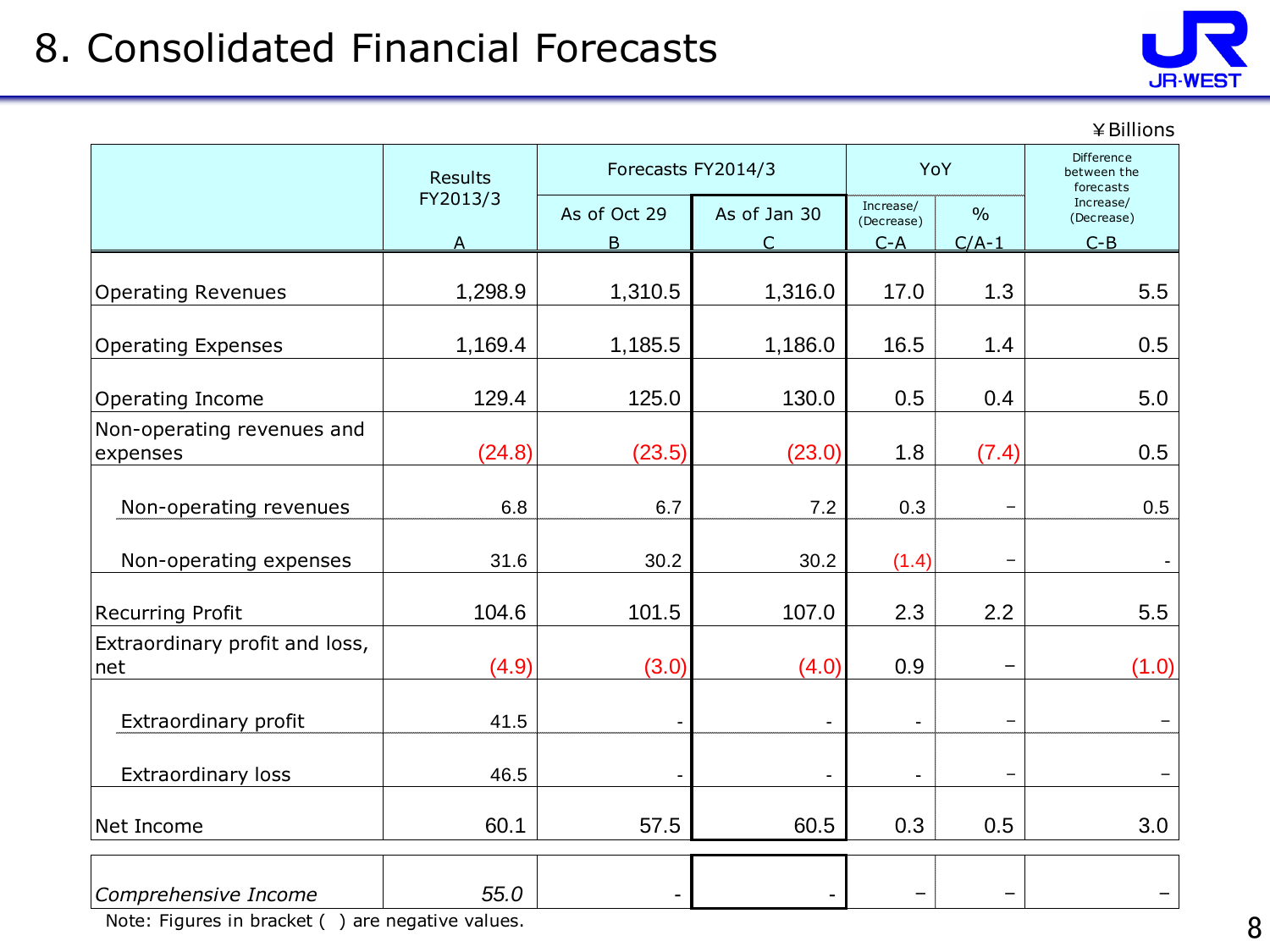### 9. Consolidated Financial Forecasts (Segment Information)



¥Billions

|                                  | <b>Results</b> | Forecasts FY2014/3 |              |                         | YoY                      | <b>Difference</b><br>between the<br>forecasts |
|----------------------------------|----------------|--------------------|--------------|-------------------------|--------------------------|-----------------------------------------------|
|                                  | FY2013/3       | As of Oct 29       | As of Jan 30 | Increase/<br>(Decrease) | $\frac{0}{0}$            | Increase/<br>(Decrease)                       |
|                                  |                | B                  |              | $C - A$                 | $C/A-1$                  | $C - B$                                       |
| Operating Revenues <sup>*1</sup> | 1,298.9        | 1,310.5            | 1,316.0      | 17.0                    | 1.3                      | 5.5                                           |
| Transportation                   | 844.9          | 844.0              | 847.0        | 2.0                     | 0.2                      | 3.0                                           |
| Retail                           | 234.6          | 236.4              | 236.4        | 1.7                     | 0.7                      |                                               |
| Sales of goods and food services | 134.4          | 131.6              | 133.6        | (0.8)                   | (0.6)                    | 2.0                                           |
| Department Stores                | 93.5           | 96.0               | 94.0         | 0.4                     | 0.5                      | (2.0)                                         |
| Real estate                      | 90.9           | 103.8              | 103.8        | 12.8                    | 14.2                     |                                               |
| Shopping center                  | 55.0           | 52.7               | 52.7         | (2.3)                   | (4.3)                    |                                               |
| Real estate lease and sale $*^3$ | 34.2           | 49.4               | 49.4         | 15.1                    | 44.0                     |                                               |
|                                  | [6.9]          | $[21.8]$           | [21.8]       |                         |                          |                                               |
| Other businesses                 | 128.4          | 126.3              | 128.8        | 0.3                     | 0.3                      | 2.5                                           |
| Hotel                            | 33.0           | 33.1               | 33.1         | 0.0                     | 0.2                      |                                               |
| Nippon Travel Agency             | 38.8           | 38.5               | 41.0         | 2.1                     | 5.4                      | 2.5                                           |
| Operating Income* <sup>2</sup>   | 129.4          | 125.0              | 130.0        | 0.5                     | 0.4                      | 5.0                                           |
| Transportation                   | 90.1           | 82.7               | 87.7         | (2.4)                   | (2.7)                    | 5.0                                           |
| Retail                           | (0.4)          | 3.1                | 3.1          | 3.5                     |                          |                                               |
| Sales of goods and food services | 3.3            |                    |              |                         | $\overline{\phantom{0}}$ |                                               |
| Department stores                | (4.0)          |                    |              |                         | $\blacksquare$           |                                               |
| Real estate                      | 28.0           | 27.7               | 27.7         | (0.3)                   | (1.1)                    |                                               |
| Shopping center                  | 8.7            |                    |              |                         | $\overline{\phantom{a}}$ |                                               |
| Real estate lease and sale       | 8.1            |                    |              |                         |                          |                                               |
| Other businesses                 | 12.3           | 11.9               | 11.9         | (0.4)                   | (3.7)                    |                                               |
| Hotel                            | 2.3            |                    |              |                         |                          |                                               |
| Nippon Travel Agency             | 0.7            |                    |              |                         |                          |                                               |

Note: Figures in bracket ( ) are negative values.

\* 1 Operating revenues are the revenues from third parties ( = customers).

The breakdowns of operating revenues by each segment are the sums of revenues of major subsidiaries.

\*<sup>2</sup> The breakdowns of operating income by each segment are the sums of incomes of major subsidiaries before eliminating internal transactions.

\* 3 Figures in bracket 【 】 are the sales of condominiums. (Revenues from third parties) (Included in Real estate lease and sale)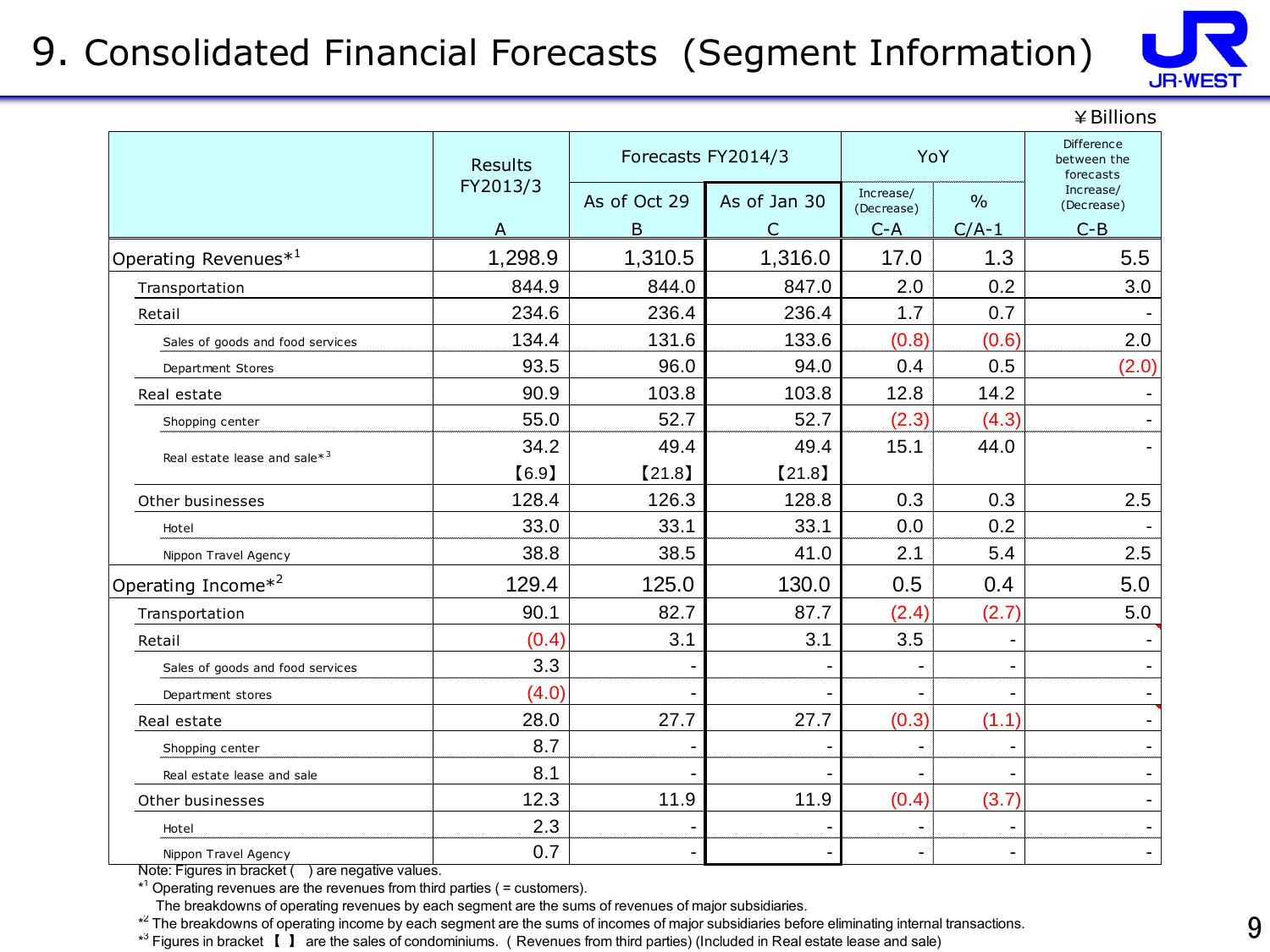

|                                                            |                         |                       | ¥ Billions                                   |
|------------------------------------------------------------|-------------------------|-----------------------|----------------------------------------------|
|                                                            | As of March 31,<br>2013 | As of Dec 31,<br>2013 | <b>Difference</b><br>increase/<br>(decrease) |
|                                                            | $\overline{A}$          | B                     | $B-A$                                        |
| <b>Assets</b>                                              | 2,613.7                 | 2,610.4               | (3.3)                                        |
| Liabilities                                                | 1,845.5                 | 1,801.0               | (44.5)                                       |
| Net assets                                                 | 768.1                   | 809.3                 | 41.2                                         |
| Balance of Long-term Debt and<br>Payables at the end of FY | 983.0                   | 995.5                 | 12.4                                         |
| [Average interest rate $(\% )$ ]                           | [2.84]                  | $[2.74]$              | $(0.10)$ ]                                   |
| Shinkansen Purchase Liability                              | 244.2                   | 228.2                 | (15.9)                                       |
| [Average interest rate $(\% )$ ]                           | [5.69]                  | [5.74]                | [0.05]                                       |
| <b>Bonds</b>                                               | 449.9                   | 459.9                 | 10.0                                         |
| [Average interest rate $(\% )$ ]                           | $[2.11]$                | $[2.08]$              | $(0.03)$ )                                   |
| Equity ratio $(\% )$                                       | 28.5                    | 30.1                  | 1.6                                          |
| Net assets per share $(*)$                                 | 3,850.82                | 4,061.14              | 210.32                                       |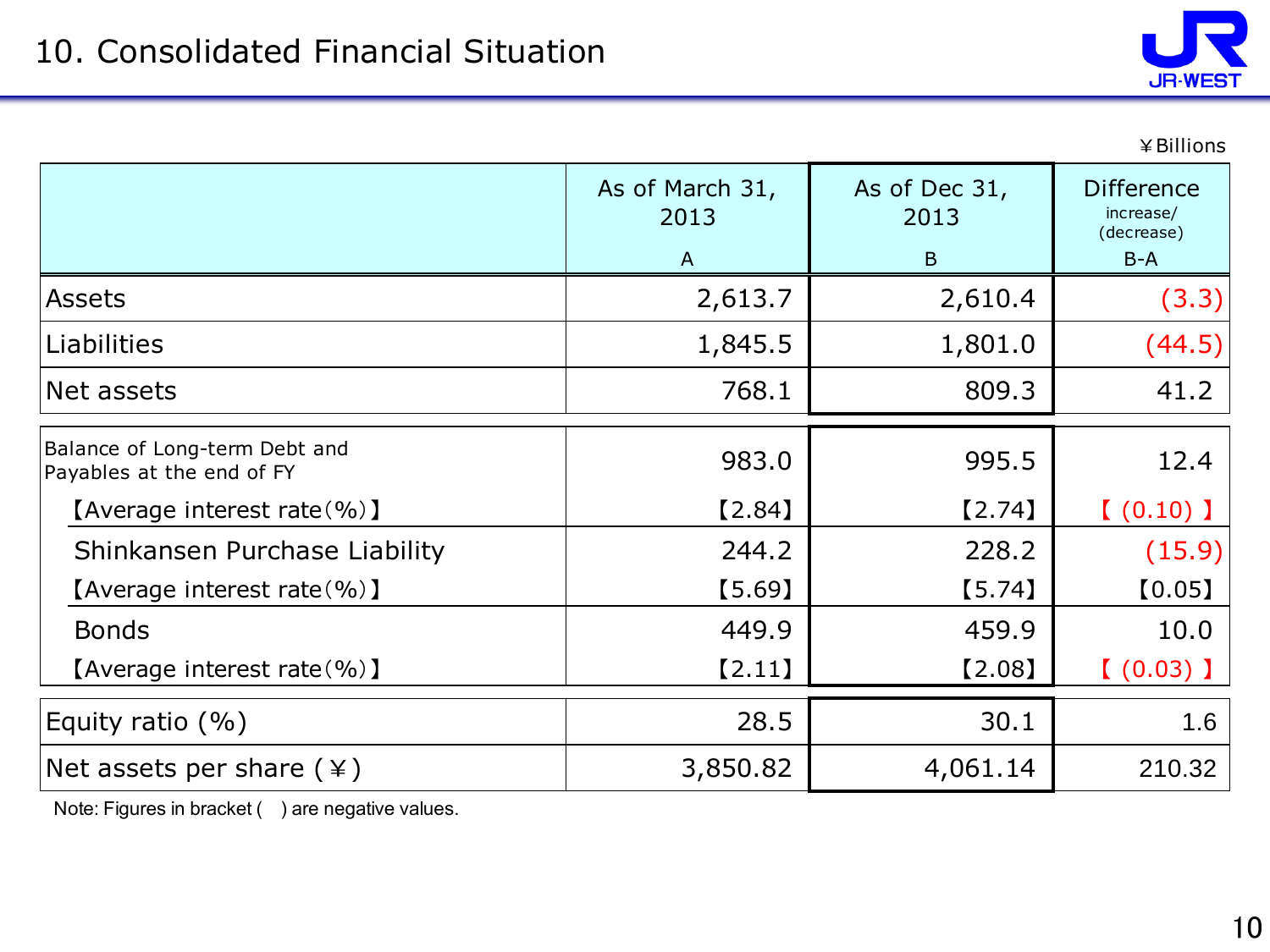

Persons, ¥Billions

|                                                     | 9 months ended<br>Dec 31, 2012 | 9 months ended<br>Dec 31, 2013 | Results<br>FY2013/3 | Forecasts<br>FY2014/3<br>As of Jan 30 |
|-----------------------------------------------------|--------------------------------|--------------------------------|---------------------|---------------------------------------|
| ROA (%, Consolidated)                               | 4.4                            | 4.6                            | 4.9                 | 4.9                                   |
| ROE (%, Consolidated)                               | 8.1                            | 7.9                            | 8.3                 | 7.9                                   |
| EBITDA (Consolidated) <sup>*</sup>                  | 234.9                          | 234.4                          | 290.3               | 286.0                                 |
| Depreciation (Consolidated)                         | 119.1                          | 113.5                          | 160.8               | 156.0                                 |
| Capital Expenditure<br>(Consolidated, own fund)     | 83.1                           | 82.3                           | 152.9               | 192.0                                 |
| Capital Expenditure<br>(Non-consolidated, own fund) | 64.3                           | 69.4                           | 124.8               | 165.0                                 |
| Safety related capital expenditure                  | 33.3                           | 42.7                           | 72.7                | 89.0                                  |
| Dividends per share $(*)$                           | 55                             | 55                             | 110                 | 110                                   |

|                                       | 9 months ended<br>Dec 31, 2012<br>Consolidated<br>Non-Consolidated |        | 9 months ended<br>Dec 31, 2013 |                  | <b>Results</b><br>FY2013/3 |                  | <b>Forecasts</b><br>FY2014/3<br>As of Jan 30 |                  |
|---------------------------------------|--------------------------------------------------------------------|--------|--------------------------------|------------------|----------------------------|------------------|----------------------------------------------|------------------|
|                                       |                                                                    |        | Consolidated                   | Non-Consolidated | Consolidated               | Non-Consolidated | Consolidated                                 | Non-Consolidated |
| No. of employees at the end of period | 45,569                                                             | 26,943 | 46,105                         | 27,373           | 45,326                     | 26,889           |                                              |                  |
| Financial Expenses, net               | (22.7)                                                             | (21.8) | (20.7)                         | (19.7)           | (30.0)                     | (28.9)           | (28.1)                                       | (26.9)           |
| Interest and dividend income          | 0.3                                                                | 1.1    | 0.4                            | 1.2              | 0.3                        | 1.3              | 0.4                                          | 1.4              |
| Interest expenses                     | 23.1                                                               | 22.9   | 21.1                           | 21.0             | 30.4                       | 30.3             | 28.5                                         | 28.3             |

Note: Figures in bracket ( ) are negative values.

 $*$  EBITDA = Operating Income + Depreciation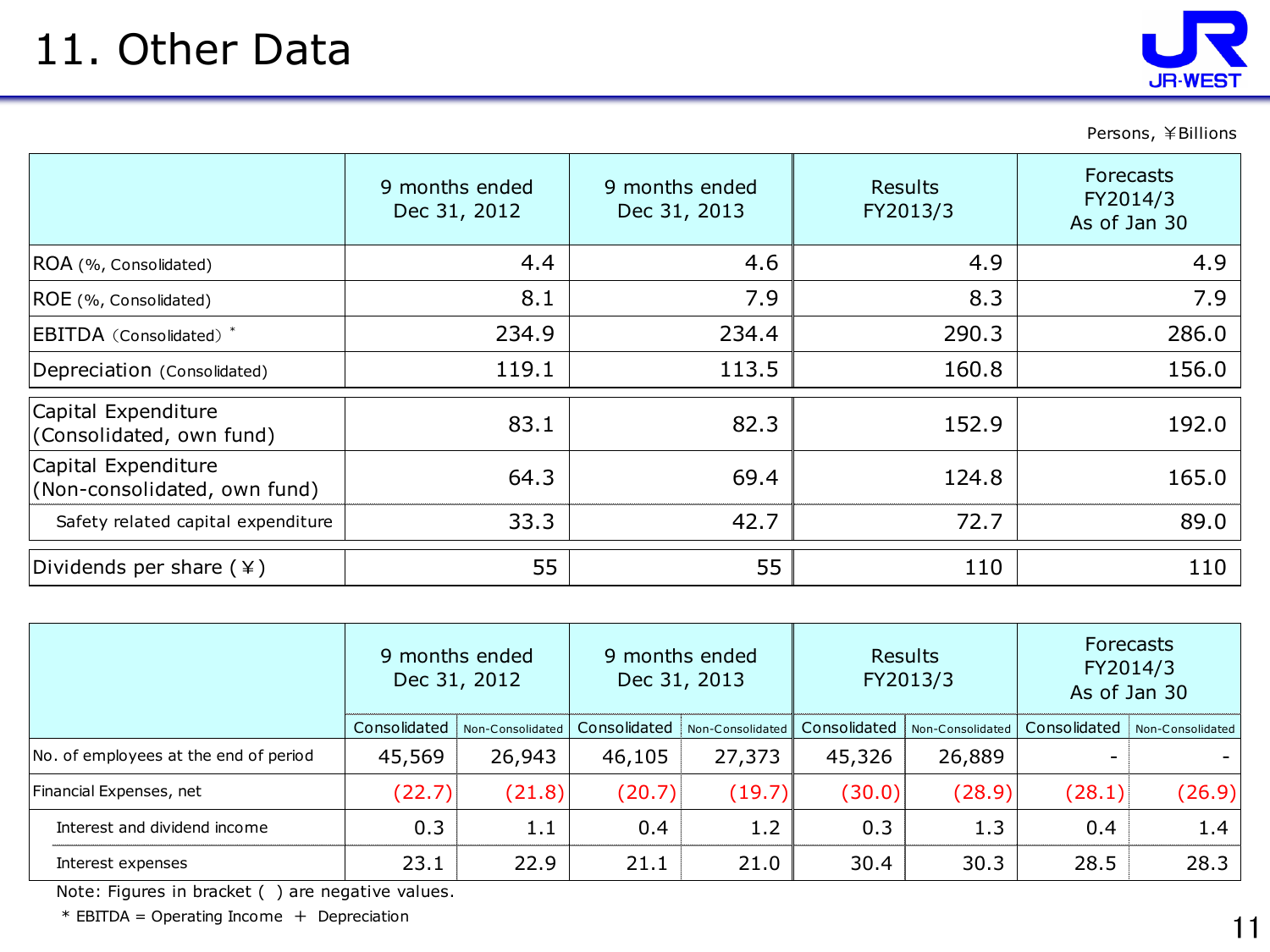### (Reference) Transportation Revenue Results (First Half, FY2014/3)



#### ○New allocation method

|              |                                                  |                                      |                                    |                                    |                                      |                                    | ¥ Billions                         |  |
|--------------|--------------------------------------------------|--------------------------------------|------------------------------------|------------------------------------|--------------------------------------|------------------------------------|------------------------------------|--|
|              |                                                  |                                      | FY2014/3                           |                                    | YoY                                  |                                    |                                    |  |
|              |                                                  | 3 months $(1Q)$<br>$(4/1 \sim 6/30)$ | 3 months (2Q)<br>$(7/1 \sim 9/30)$ | 6 months (1H)<br>$(4/1 \sim 9/30)$ | 3 months $(1Q)$<br>$(4/1 \sim 6/30)$ | 3 months (2Q)<br>$(7/1 \sim 9/30)$ | 6 months (1H)<br>$(4/1 \sim 9/30)$ |  |
|              | Kansai Urban Area<br>(Kyoto-Osaka-Kobe Area)     | 72.3                                 | 73.6                               | 146.0                              | 0.1<br>0.3%                          | 1.0<br>1.4%                        | 1.2<br>0.8%                        |  |
| lines        | Commuter<br>Passes                               | 29.1                                 | 28.7                               | 57.8                               | 0.0<br>0.2%                          | 0.1<br>0.7%                        | 0.2<br>0.4%                        |  |
| Conventional | Non-Commuter<br>Passes                           | 43.2                                 | 44.9                               | 88.1                               | 0.1<br>0.3%                          | 0.8<br>1.9%                        | 0.9<br>1.1%                        |  |
|              | Other Lines                                      | 29.0                                 | 32.3                               | 61.4                               | (0.0)<br>(0.1%                       | 0.0<br>0.3%                        | 0.0<br>0.1%                        |  |
|              | Commuter<br>Passes                               | 6.9                                  | 6.8                                | 13.8                               | (0.0)<br>$(0.1\%)$                   | 0.0<br>0.3%                        | 0.0<br>0.1%                        |  |
|              | Non-Commuter<br>Passes                           | 22.1                                 | 25.5                               | 47.6                               | (0.0)<br>$(0.1\%)$                   | 0.0<br>0.3%                        | 0.0<br>0.1%                        |  |
|              | Previous allocation method                       |                                      |                                    |                                    |                                      |                                    | ¥ Billions                         |  |
|              |                                                  |                                      | FY2014/3                           |                                    | YoY                                  |                                    |                                    |  |
|              |                                                  | 3 months $(1Q)$<br>$(4/1 \sim 6/30)$ | 3 months (2Q)<br>$(7/1 \sim 9/30)$ | 6 months (1H)<br>$(4/1 \sim 9/30)$ | 3 months $(1Q)$<br>$(4/1 \sim 6/30)$ | 3 months (2Q)<br>$(7/1 \sim 9/30)$ | 6 months (1H)<br>$(4/1 \sim 9/30)$ |  |
|              | Kansai Urban Area<br>$U($ usta Osolin Kaba Aroo) | 73.0                                 | 74.4                               | 147.5                              | 0.3<br>$C$ $FQ$                      | 1.2<br>4.001                       | 1.6<br>$\overline{A}$              |  |

#### ○Previous allocation method

|                         |                                              |                                      |                                      |                                    |                                      |                                      | ¥ Billions                         |  |
|-------------------------|----------------------------------------------|--------------------------------------|--------------------------------------|------------------------------------|--------------------------------------|--------------------------------------|------------------------------------|--|
|                         |                                              |                                      | FY2014/3                             |                                    | <b>YoY</b>                           |                                      |                                    |  |
|                         |                                              |                                      |                                      |                                    |                                      |                                      |                                    |  |
|                         |                                              | 3 months $(1Q)$<br>$(4/1 \sim 6/30)$ | 3 months $(2Q)$<br>$(7/1 \sim 9/30)$ | 6 months (1H)<br>$(4/1 \sim 9/30)$ | 3 months $(1Q)$<br>$(4/1 \sim 6/30)$ | 3 months $(2Q)$<br>$(7/1 \sim 9/30)$ | 6 months (1H)<br>$(4/1 \sim 9/30)$ |  |
|                         | Kansai Urban Area<br>(Kyoto-Osaka-Kobe Area) | 73.0                                 | 74.4                                 | 147.5                              | 0.3<br>0.5%                          | 1.2<br>1.8%                          | 1.6<br>1.1%                        |  |
| w<br>ë                  | Commuter<br>Passes                           | 29.1                                 | 28.7                                 | 57.8                               | 0.0<br>0.2%                          | 0.1<br>0.7%                          | 0.2<br>0.4%                        |  |
| $\equiv$<br>Conventiona | Non-Commuter<br>Passes                       | 43.9                                 | 45.7                                 | 89.7                               | 0.3<br>0.8%                          | 1.0<br>2.4%                          | 1.4<br>1.6%                        |  |
|                         | <b>Other Lines</b>                           | 28.3                                 | 31.5                                 | 59.9                               | (0.2)<br>(0.8%)                      | (0.1)<br>(0.5%)                      | (0.3)<br>(0.6%)                    |  |
|                         | Commuter<br>6.9<br>Passes                    |                                      | 6.8                                  | 13.8                               | (0.0)<br>$(0.1\%)$                   | 0.0<br>0.3%                          | 0.0<br>0.1%                        |  |
|                         | Non-Commuter<br>Passes                       | 21.4                                 | 24.6                                 | 46.0                               | (0.2)<br>$(1.0\%)$                   | (0.1)<br>(0.7%)                      | (0.4)<br>(0.9%)                    |  |

Note: Figures in bracket ( ) are negative values.

\* There is no change in total revenues from conventional lines or from commuter passes.

\* For results for 9months ended Dec 31, 2013 and for 3months (3Q), see page 3. For FY2014/3 forcasts, see page 7.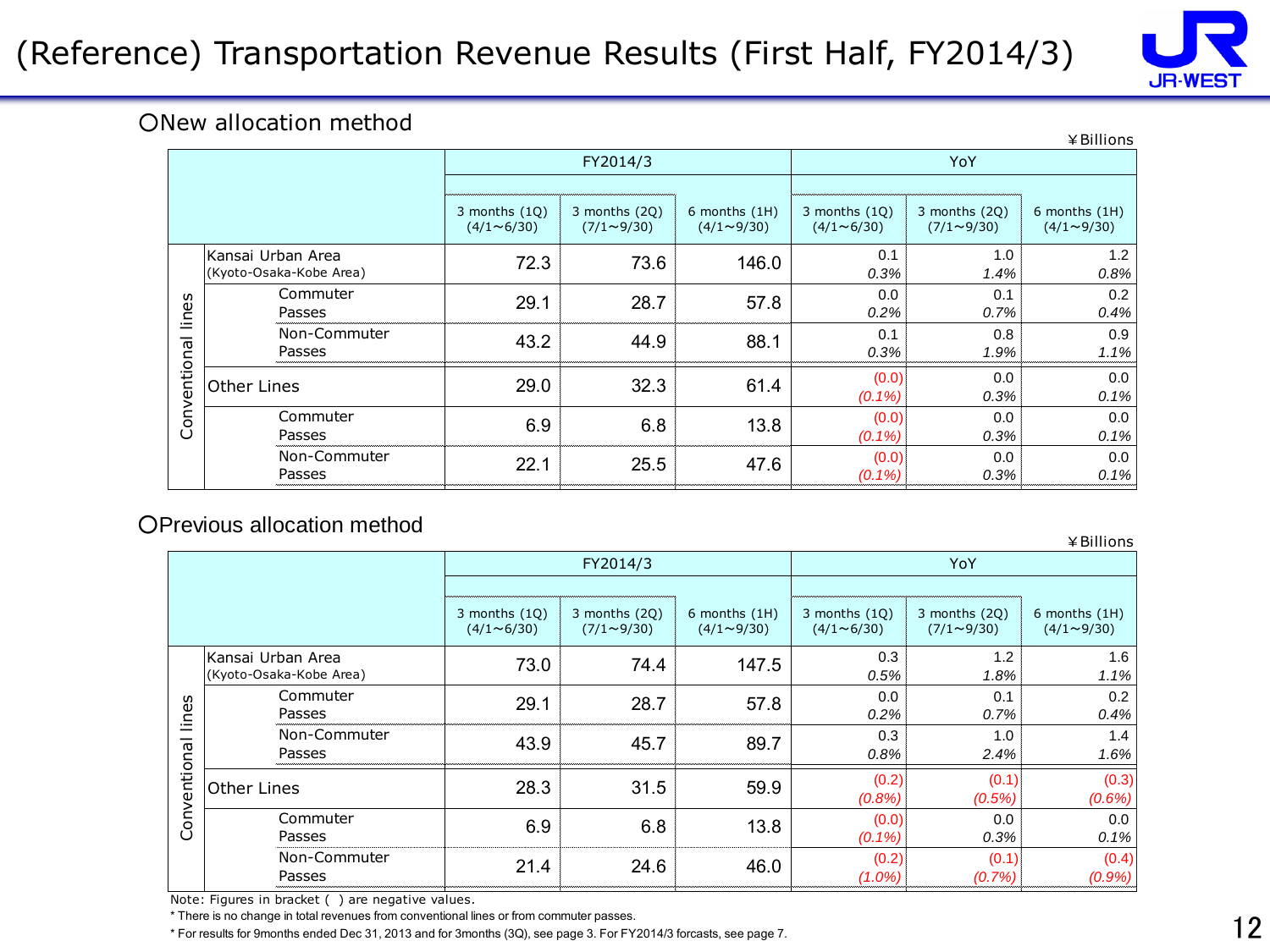

#### ○New allocation method

|                       |                                              | FY2013/3                             |                                    |                                    |                                      |                                      |                                     |                     |
|-----------------------|----------------------------------------------|--------------------------------------|------------------------------------|------------------------------------|--------------------------------------|--------------------------------------|-------------------------------------|---------------------|
|                       |                                              |                                      |                                    |                                    |                                      |                                      |                                     |                     |
|                       |                                              | 3 months $(1Q)$<br>$(4/1 \sim 6/30)$ | 3 months (2Q)<br>$(7/1 \sim 9/30)$ | 6 months (1H)<br>$(4/1 \sim 9/30)$ | 3 months (3Q)<br>$(10/1 \sim 12/31)$ | 3 months $(4Q)$<br>$(1/1 \sim 3/31)$ | 6 months (2H)<br>$(10/1 \sim 3/31)$ | Results<br>FY2013/3 |
|                       | Kansai Urban Area<br>(Kyoto-Osaka-Kobe Area) | 72.2                                 | 72.5                               | 144.7                              | 73.1                                 | 71.0                                 | 144.2                               | 288.9               |
| lines<br>Conventional | Commuter<br>Passes                           | 29.0                                 | 28.5                               | 57.5                               | 28.5                                 | 27.1                                 | 55.7                                | 113.2               |
|                       | Non-Commuter<br>Passes                       | 43.1                                 | 44.0                               | 87.2                               | 44.5                                 | 43.9                                 | 88.4                                | 175.7               |
|                       | Other Lines                                  | 29.1                                 | 32.2                               | 61.4                               | 31.3                                 | 30.3                                 | 61.6                                | 123.0               |
|                       | Commuter<br>Passes                           | 6.9                                  | 6.8                                | 13.8                               | 6.8                                  | 6.3                                  | 13.1                                | 26.9                |
|                       | Non-Commuter<br>Passes                       | 22.1                                 | 25.4                               | 47.5                               | 24.5                                 | 24.0                                 | 48.5                                | 96.1                |

#### ○Previous allocation method

|                    | Communic<br>Passes                           | 29.0                                 | 28.5                               | 57.5                               | 28.5                                 | 27.1                               | 55.7                                | 113.2               |
|--------------------|----------------------------------------------|--------------------------------------|------------------------------------|------------------------------------|--------------------------------------|------------------------------------|-------------------------------------|---------------------|
| Conventional lines | Non-Commuter<br>Passes                       | 43.1                                 | 44.0                               | 87.2                               | 44.5                                 | 43.9                               | 88.4                                | 175.7               |
|                    | <b>Other Lines</b>                           | 29.1                                 | 32.2                               | 61.4                               | 31.3                                 | 30.3                               | 61.6                                | 123.0               |
|                    | Commuter<br>Passes                           | 6.9                                  | 6.8                                | 13.8                               | 6.8                                  | 6.3                                | 13.1                                | 26.9                |
|                    | Non-Commuter<br>Passes                       | 22.1                                 | 25.4                               | 47.5                               | 24.5                                 | 24.0                               | 48.5                                | 96.1                |
|                    | Previous allocation method                   |                                      |                                    |                                    |                                      |                                    |                                     | ¥Billions           |
|                    |                                              |                                      |                                    |                                    | FY2013/3                             |                                    |                                     |                     |
|                    |                                              |                                      |                                    |                                    |                                      |                                    |                                     |                     |
|                    |                                              | 3 months $(1Q)$<br>$(4/1 \sim 6/30)$ | 3 months (2Q)<br>$(7/1 \sim 9/30)$ | 6 months (1H)<br>$(4/1 \sim 9/30)$ | 3 months (3Q)<br>$(10/1 \sim 12/31)$ | 3 months (4Q)<br>$(1/1 \sim 3/31)$ | 6 months (2H)<br>$(10/1 \sim 3/31)$ | Results<br>FY2013/3 |
|                    | Kansai Urban Area<br>(Kyoto-Osaka-Kobe Area) | 72.7                                 | 73.1                               | 145.8                              | 73.7                                 | 71.7                               | 145.5                               | 291.4               |
|                    | Commuter<br>Passes                           | 29.0                                 | 28.5                               | 57.5                               | 28.5                                 | 27.1                               | 55.7                                | 113.2               |
| Conventional lines | Non-Commuter<br>Passes                       | 43.6                                 | 44.6                               | 88.3                               | 45.2                                 | 44.5                               | 89.7                                | 178.1               |
|                    | <b>Other Lines</b>                           | 28.6                                 | 31.6                               | 60.3                               | 30.7                                 | 29.6                               | 60.3                                | 120.6               |
|                    | Commuter<br>Passes                           | 6.9                                  | 6.8                                | 13.8                               | 6.8                                  | 6.3                                | 13.1                                | 26.9                |
|                    |                                              |                                      |                                    |                                    |                                      |                                    |                                     |                     |

Note: Figures in bracket ( ) are negative values.

\* There is no change in total revenues from conventional lines or from commuter passes.

¥Billions